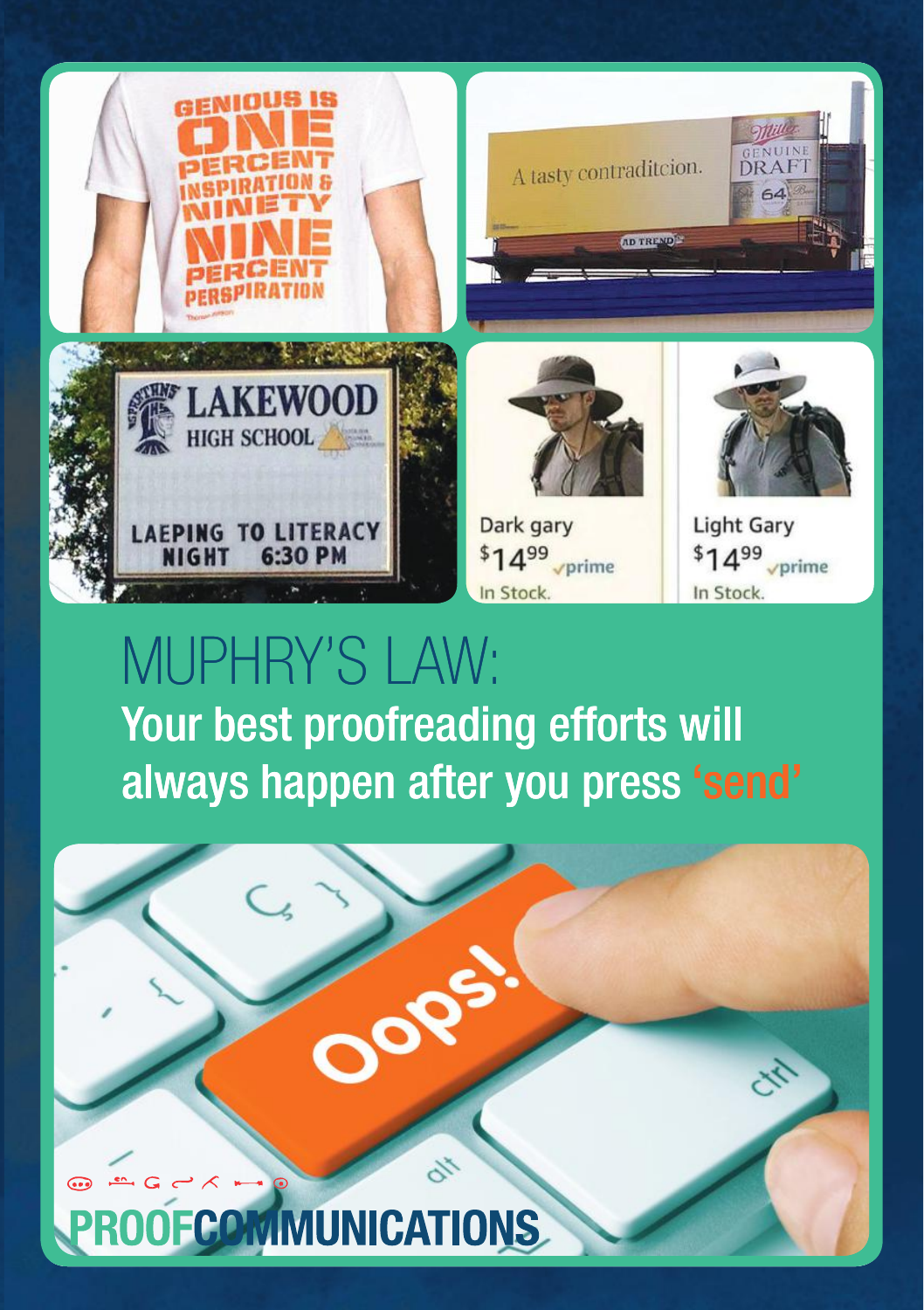## Let's face it.

It's the end of the year once more and Christmas is nearly upon us. Oh deer.

As we look back at the previous 12 months, it's snow joke that there have been considerable challenges for us all. But here at Proof Communications, we don't allow ourselves to get too Santa-mental because hey, it's not like we're rebels without a Claus, right? We have important copywriting, editing and proofreading to do.

And just like every other year, Yule be reassured to know that our focus will always be on helping our clients produce outstanding business communications that make fa-la-la-lala-lasting impressions.

But wait, there's myrrh. To celebrate pudding up with another crazy year, why not enjoy this clutch of Noel Prize winning typos, grammatical mistakes and just plain old 'What the…?'

We promise they'll sleigh you.

#### From the team at PROOF COMMUNICATIONS

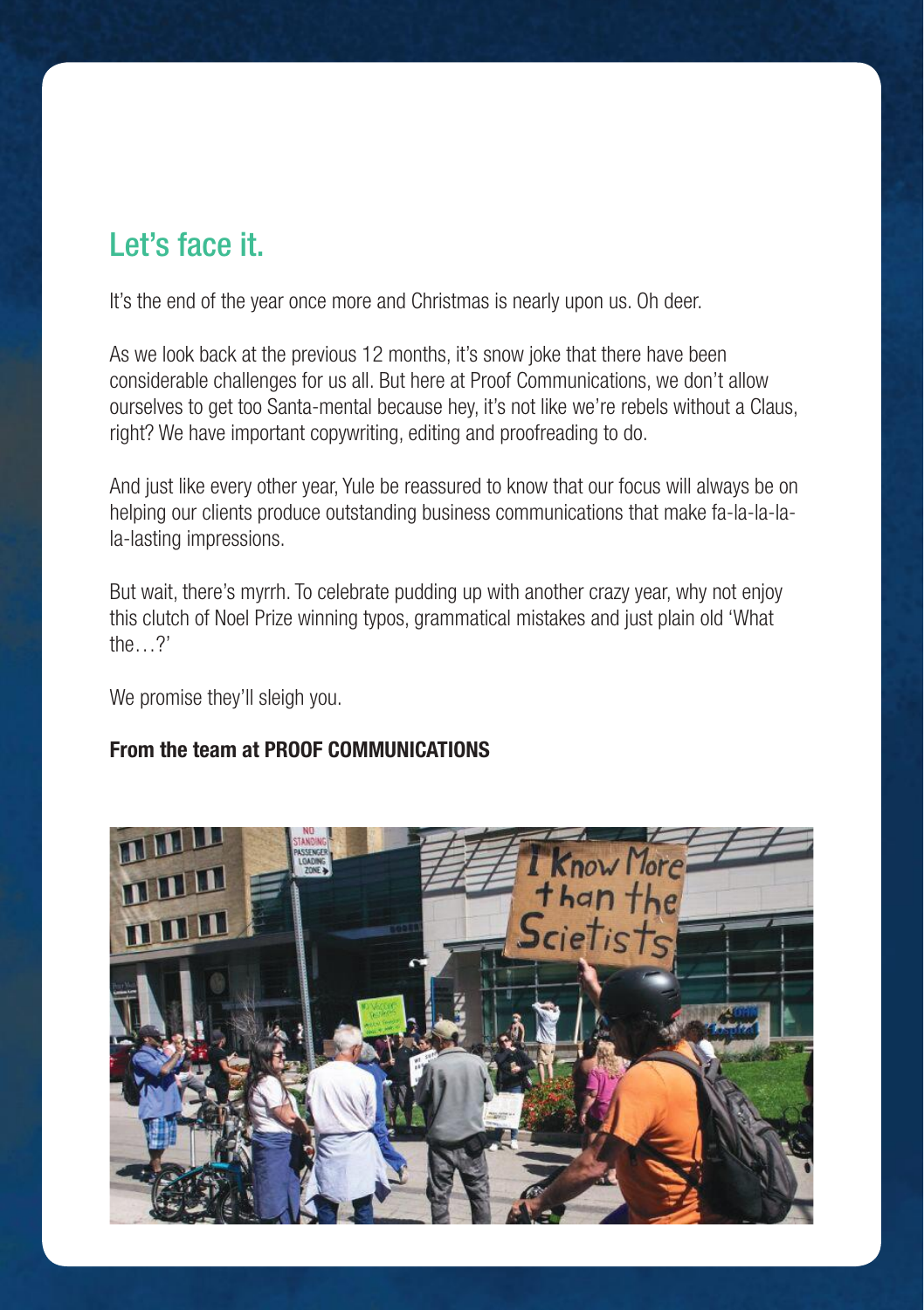### MOUTH-WATERING MENU **OPTIONS**

#### How can you resist?

'Chickenpox pie with French fries'

*'Breakfast sandwich: two eggs, cheese, sausage patty and bacon on your choice of beard'*

'Jalapenis chicken poopers, 8 for just \$2.99!'

*'Try our delicious and swetty stuffed crepes!'*

'Veggie bowl: green beans, baby carrot, broccoli and sweet porn'

*'Scissor salad - \$10, Chicken scissor salad - \$14'*

'FREE! Get a bottle of bears or can of Coke with every takeaway!'

*'Ginger dumping. A delicious hand made firled dumping with ice cream'*

'Pork loin in cream sauce, accompanied by roast potatoes and ass pegasus'

*'Your choice of dressing: Ranch, Blue Cheese, Italian and Thousand Ireland'*





# READ ALL ABOUT IT!

#### Newspaper headlines and articles are fertile ground for mixed messages

'The attraction boasts the first open-air garden at sea, and FlowRider surf zones where guests can ride wives and 24 dining options'

*'Man arrested after cops spot suspiciously small package in his undies'* 

'Students cook and serve grandparents'

*'Cops see through crack in man's haemorrhoid tale'* 

'China may be using sea to hide its submarines'

*'Worker suffers leg pain after crane drops 800-pound ball on his head'*

'Iraqi head seeks arms'

*'Arsenic in city water nothing to worry about'*

'Astronaut takes blame for gas in spacecraft'

*'Man accused of killing lawyer receives a new attorney'*

'Reason for increase in births among teens remains unclear'

*'Animal rights group holds meeting at steakhouse'*

'Survey finds fewer deer after hunt'

*'17 remain dead in morgue shooting spree'*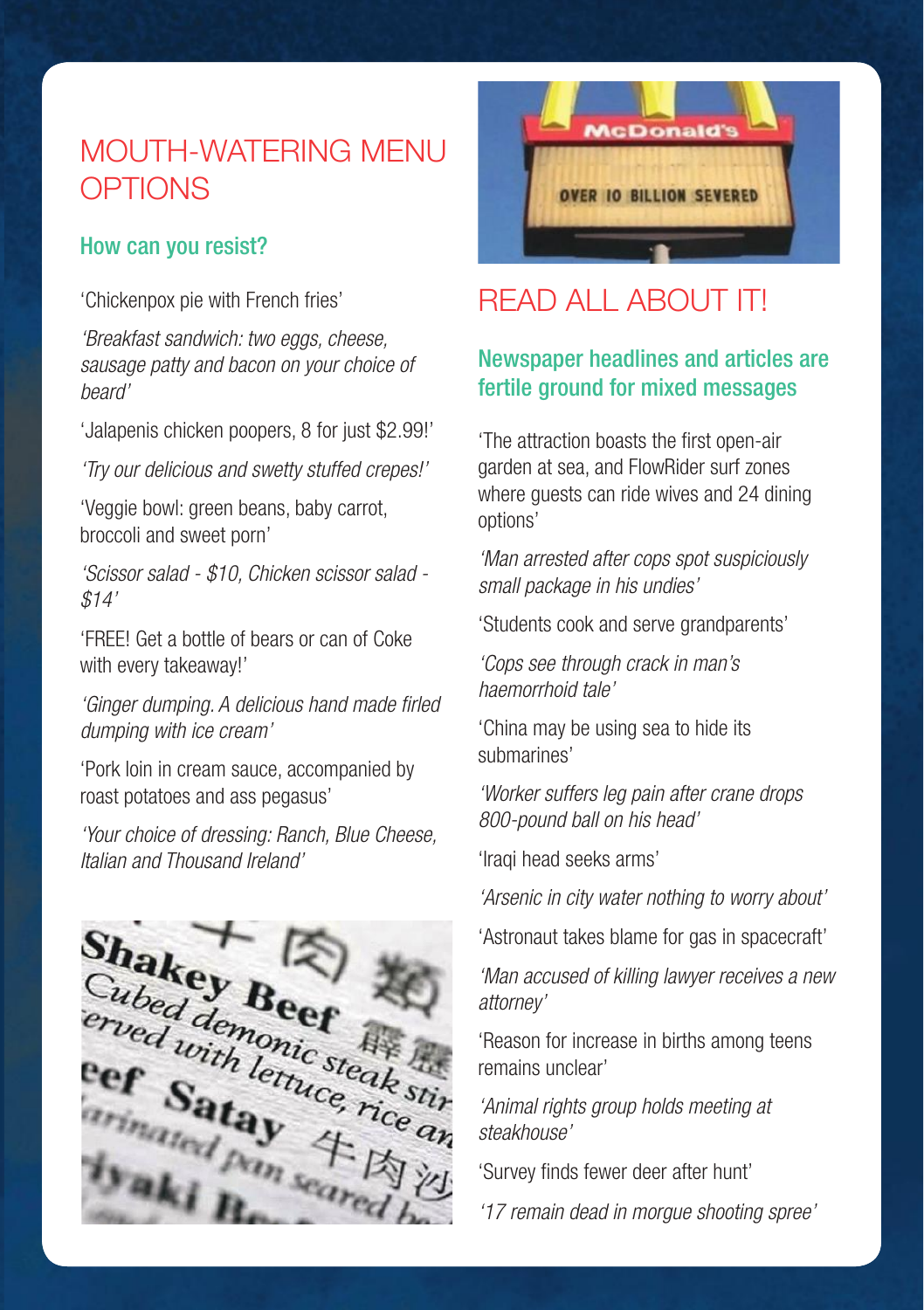# MAKE A NOTE OF THAT!

Medical notes have long been known to shed a rather different light on just how a patient may be suffering…

'The patient refused an autopsy.'

*'Patient reported he'd only had a bowel of cornflakes for breakfast.'*

'When she fainted, her eyes rolled around the room.'

*'Following the examination of her breasts we discussed her impending nasal surgery.'*

'Large brown stool ambulating in the hall.'

*'The patient lives at home with his mother, father, and pet turtle, who is presently enrolled in day care three times a week.'* 

'Doctor released Mrs Williams to outpatient department without dressing.'

*'Patient was present when suppository was inserted.'*

'The patient's faeces have the same colour as the doors on the 19th floor.'

*'Patient experienced sudden onset of severe shortness of breath with a picture of acute pulmonary oedema at home while having sex which gradually deteriorated in the emergency room.'*

'The patient was to have a bowel resection. However, he took a job as a stockbroker instead.'

*'He had a left-toe amputation one month ago. He also had a left-knee amputation last year.'*

'The patient has done well without oxygen for the past year.'

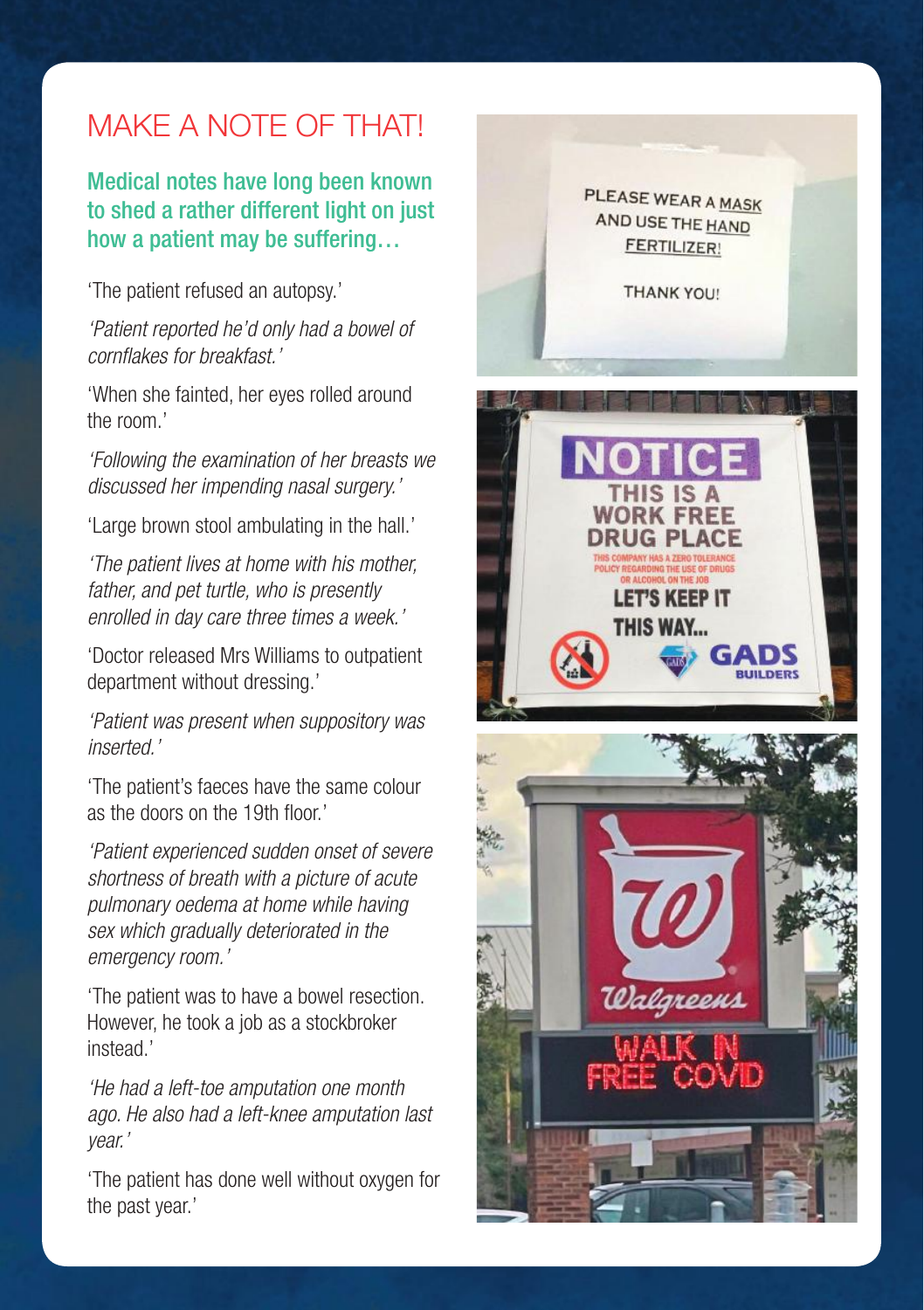# DRIVEN TO DISTRACTION

#### Clarity of message is vital, but not for these motor insurance claims!

'The car in front hit the pedestrian but he got up so I hit him again.'

*'I pulled into a layby with smoke coming from under the hood. I realised the car was on fire so took my dog and smothered it with a blanket.'*

'I thought the side window was down but it was up, as I found out when I put my head through it.'

*'The accident happened because I had one eye on the lorry in front, one eye on the pedestrian and the other one on the car behind.'*

'There was no damage done to the car, as the gate post will testify.'

*'I was thrown from the car as it left the road. I was later found in a ditch by some stray cows.'*

'One wheel went into a ditch. My foot jumped from brake to accelerator pedal, leapt across the road to the other side and jumped into the trunk of a tree.'

*'In an attempt to kill a fly, I drove into a telephone pole.'*

Answer on a claim form after the claimant collided with a cow: Q: What warning was given by you? A: Horn. Q: What warning was given by the other party? A: Moo.

*'First car stopped suddenly, second car hit it and a haggis ran into the rear of second car.'*

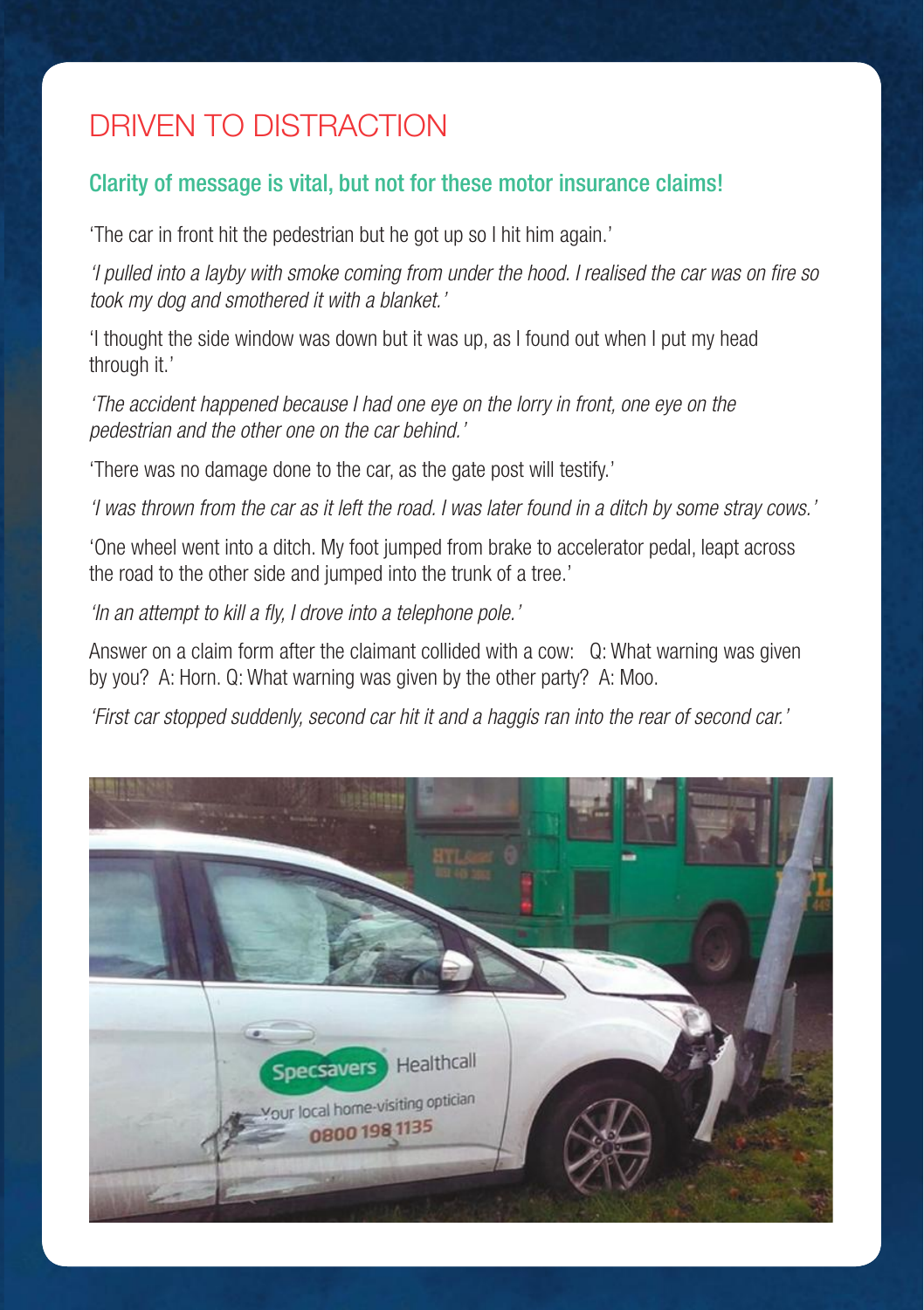### JOB APPLICATIONS

#### And you wonder why you never got an interview…

'I am an excellant copywriter with innate gift for proofreding.'

*'Looking to quickly move forward in my carer.'*

'I'm what you'd call a natural born larder.'

*'I'm a really hard walker.'*

'I had sex professional jobs previously but am looking to branch out into something more worthwhile and permanent.'

*'During my precious employment…'*

'I lick books, films and swimming.'

*'Interests: coking.'* 

'I'm confident that I'd be a really great ass for the right business.'

*'Since graduating in 2911, I have…'*

'I'd describe myself as a world class sailsman.'

*'I am a die-hard prefectionist.'*

### EMAIL FAILS

#### When it comes to typing emails, speed and spell-checks can be a real killer as these fine examples show...

'Brest regards –'

*'Thanks for your seedy reply!'* 'Apologies for any incontinence…'

*'Thanks and have a lovely eeek!'*

'We look forward to seeing you. Kind retards'

*'All the beast, Erica'*

'I appreciate that you're very busty at the moment "

*'Have a lonely weekend!'*

'Thanks for all your help, with out love'

### FOR SALE OR HIRE

#### Classifieds always make for classic reading…

'Used cars: Why go elsewhere to be cheated? Come here first!'

*'Waitress needed: Must be 18 years old with 20 years' experience.'*

'Labour hire: Man, honest. Will take anything.'

*'Auto Repair Service: Free pickup and delivery. Try us once, you'll never go anywhere again.'*

'Earrings: Now is your chance to have your ears pierced and get an extra pair to take home, too.'

*'Custom dry cleaning: We do not tear your clothing with machinery. We do it carefully by hand.'*

'Computer tech support: Call Tech-Busters! If you think your computer is malfunctioning now, wait until we get done with it!'

*'Dog for sale: Eats anything and is fond of children.'*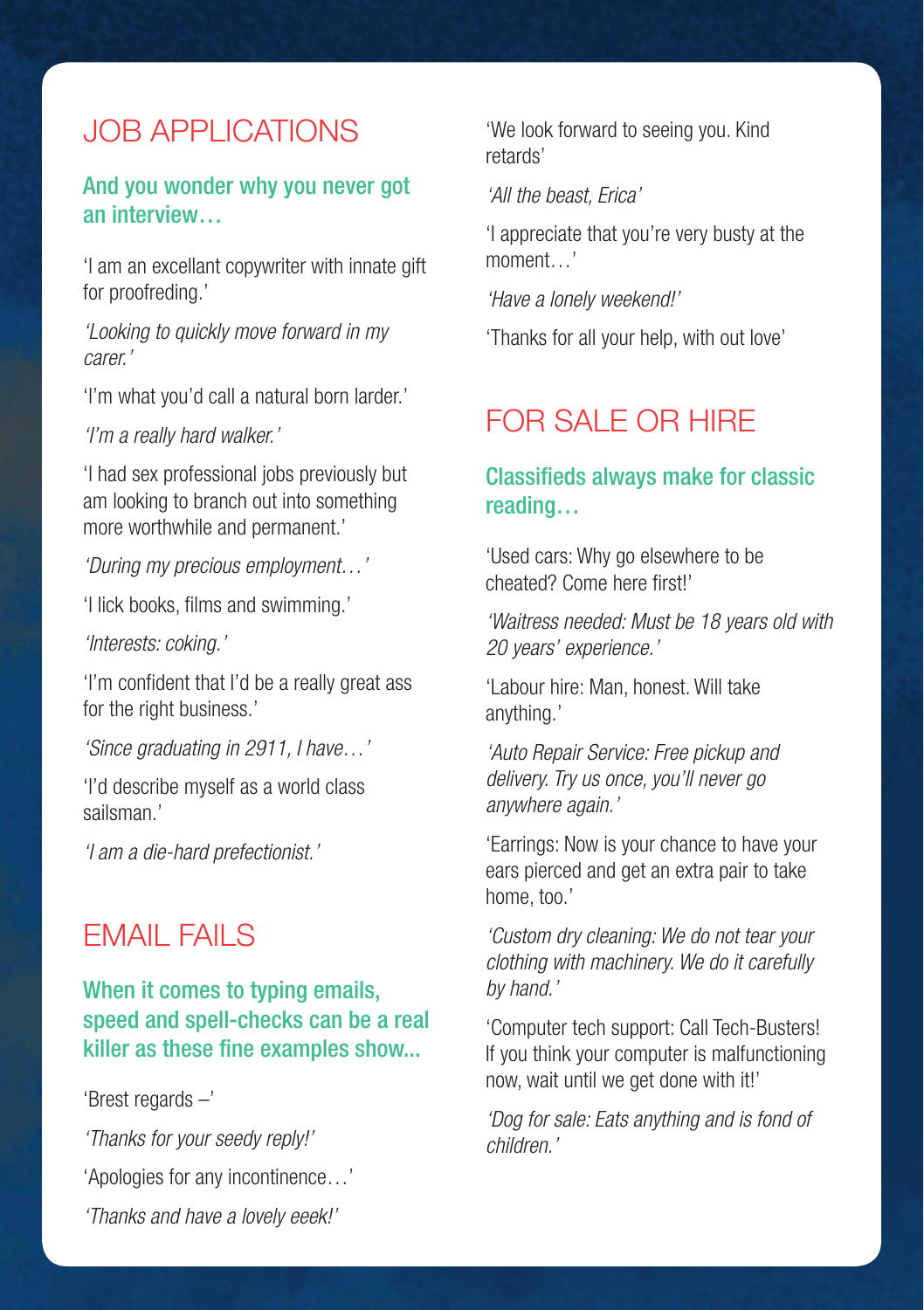



MAEHAAD The swimming pool was temporarily closed due to the David-19 situation.